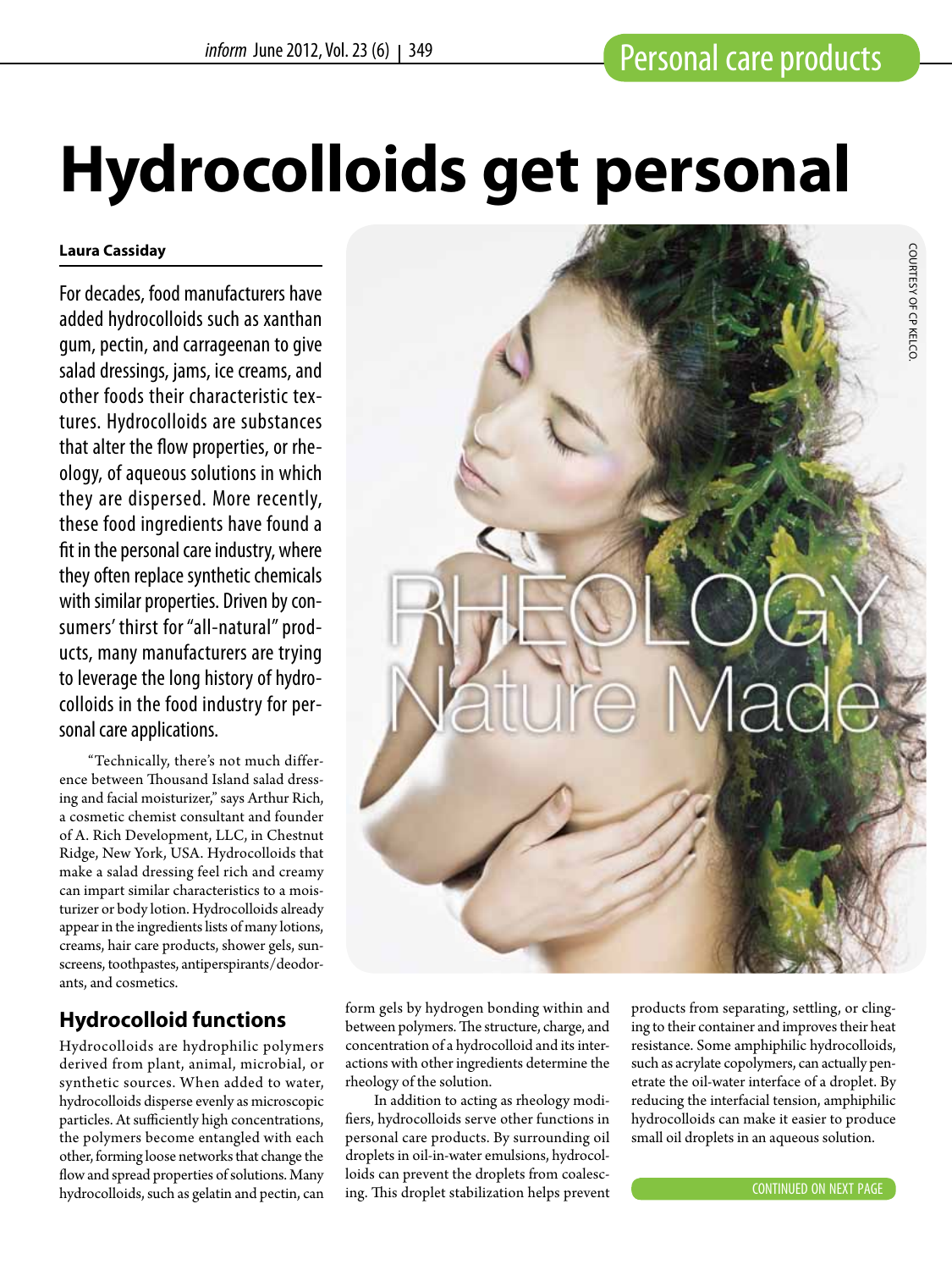

*FIG. 1. A researcher in a cosmetics laboratory uses a rheometer to measure the flow properties of a formulation. Courtesy of Azelis, Moers, Germany.*

Another important function of hydrocolloids is to reduce the tendency of a fluid to thin upon agitation—the so-called thixotropic behavior. Reducing thixotropy is particularly important for sunscreens, says Holger Seidel, senior technical service manager at Azelis Kosmetik, GmbH, which is based in Moers, Germany. Azelis is the leading pan-European distributor of specialty chemicals, including hydrocolloids.

"When you apply sunscreen to your skin, the formulation breaks down immediately," says Seidel. "If the structure is not able to recover very quickly, then the sunscreen will flow into your wrinkles, and your skin will not be completely protected." Hydrocolloids help the sunscreen emulsion recover its structure after application, allowing uniform and long-lasting protection from the sun.

Hydrocolloids also make formulations more aesthetically pleasing. "Hydrocolloids allow your toothpaste to be extruded from the tube with a lovely shape and stay on your brush," says Marie-Laure Roumiguière, pharma and personal care category manager in Paris, France, at Cargill Texturizing Solutions, an international producer of texturizers and emulsifiers. Hydrocolloids can help suspend millimeter-sized particulates, such as luffa sponges or plastic beads, in exfoliating cleansers, or enhance a cleanser's foaming action. They also contribute to the "skin feel" of a cream or lotion—whether the product feels rich, creamy, sticky, slippery, or stringy when applied to the skin.

Some hydrocolloids used in moisturizers form films on the skin surface. "When the product dries down, the hydrocolloid leaves a film that inhibits the evaporation of moisture from the skin," explains Rich.

Many hair care products contain hydrocolloids as lubricants. "Hair is in one of its most vulnerable states when it's wet," says Jeni Thomas, principal scientist and scientific communications manager at Procter & Gamble (P&G) in Cincinnati, Ohio, USA. "Using hydrocolloids is a great way to provide the lubrication that helps keep hair protected from breakage during washing and wet combing."

### **Hydrocollloid sources**

Common synthetic hydrocolloids are acrylic acid polymers, also known as carbomers. Natural hydrocolloids are derived from plant (pectin, carrageenan, cellulose gum, locust bean gum), animal (gelatin), or microbial (xanthan gum, gellan gum) sources.

"If you've ever had old cabbage in your refrigerator that gets a bit slimy, there's actually a bacterium, *Xanthomonas campestris*, that consumes the natural sugar of the cabbage and produces a protective gum, which is in essence xanthan gum," says Bruce Hein, global positioning manager at CP Kelco, an international producer of specialty hydrocolloids with headquarters in Atlanta, Georgia, USA. CP Kelco's facilities ferment *X. campestris* on an industrial scale. They then purify and further process the xanthan gum into special grades that impart specific rheological properties. Other natural sources of hydrocolloids are shown in Table 1 on page 352.

Some chemical manufacturers have combined science with nature to generate semisynthetic hydrocolloids. For example, chemists produce cellulose gum by adding carboxymethyl groups to the backbone of cellulose, a polysaccharide derived from wood pulp or cotton. The carboxymethyl group imparts a negative charge to cellulose and makes it water soluble. Specific modifications to the cellulose backbone influence the rheology and thixotropy of the solution.

Synthetic hydrocolloids offer certain advantages over their natural counterparts, such as increased potency, resistance to microbial degradation, and solution clarity. However, many manufacturers of personal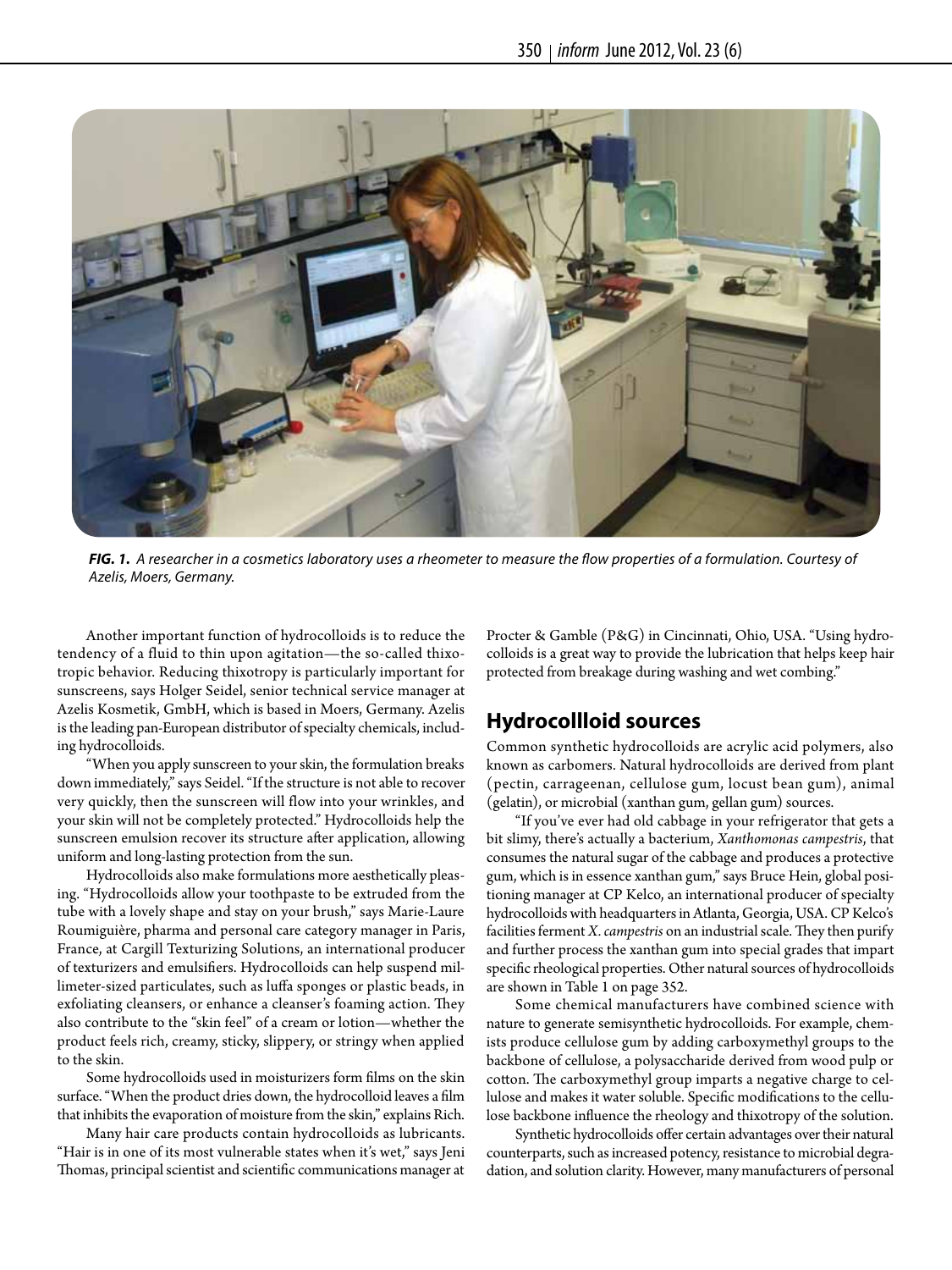care products are trying to replace synthetic hydrocolloids with natural ones in order to satisfy consumer demand. "There's a trend in the personal care industry to move away from the more chemical-sounding products to food ingredients that are more familiar to the consumer," says Hein.

# **"Natural" hydrocolloids**

According to a 2011 research study published by Market Publishers Ltd., the US consumer market for natural and organic skin care, hair care, and makeup boomed 61%—to \$7.7 billion—from 2005 to 2010. As a result, many manufacturers are jumping on the all-natural bandwagon, seeking a "green" stamp of approval from natural-product-certifying agencies such as ECOCERT and the Natural Products Association.

However, the standard for what constitutes "natural" can vary greatly among certifying agencies, particularly with regard to semisynthetic ingredients. "There's no strict definition of 'natural' in the personal care industry," says Phillip Mitteness, technical development manager at Univar, a global chemical distributor with a personal care industry focus, headquartered in Redmond, Washington. USA. "Many personal care companies are looking to certifying agencies to provide them with a definition."

But for personal care companies eager to go green, finding a natural replacement for a synthetic hydrocolloid isn't trivial. "When you switch from a synthetic hydrocolloid to a natural version, the product appearance completely changes," says Seidel. "You don't have the same flow properties, you may have a lumpy appearance, and the formulation is no longer crystal clear."

"There's typically a tradeoff between having a natural product, and aesthetics or performance," agrees Mitteness. "And of course, the price goes up for natural products."

Some manufacturers try to grasp the best of both worlds by using semisynthetic hydrocolloids, which they can advertise as being "naturally derived." In 2009, P&G launched the Pantene® Nature Fusion hair care collection. Key to the line's marketing approach is that Nature Fusion products contain a chemically modified version of cassia gum, a hydrocolloid from the seeds of a legume native to India. Pantene scientists found that adding hydroxypropyltrimonium cations to the cassia polysaccharide enhanced its hair-conditioning properties.

In Nature Fusion shampoo, the positively charged cassia polymer interacts with anionic surfactants to form a conditioning complex, or coacervate. "The coacervate is a very, very hydrated complex that separates out of the rinse water and deposits on the hair fiber surface," says Thomas. Even after rinsing, the modified hydrocolloid lubricates hair, minimizing friction and preventing breakage during wet combing.

Cationic polymers such as the modified cassia polymer play a different role in conditioners. "Hair has a negative charge, and the more damaged it is, the more negative charge it takes on," explains Thomas. "In conditioners, the electrostatic interaction between cationic polymers and the negative charges on hair helps reinforce weakened areas on the hair fiber." This interaction not only helps strengthen hair but also reduces static charge buildup, says Thomas.

# **Product formulation**

Another trend in the personal care industry is a move toward low-sulfate or sulfate-free cleansers. Sulfates such as sodium lauryl sulfate are



*FIG. 2. This shower gel contains xanthan gum, which helps thicken the solution and suspend cosmetic beads within the gel.*

efficient emulsifiers, but they can irritate sensitive skin. Some hydrocolloids, such as hydroxypropyl methylcellulose, can perform double duty as emulsifiers. And because most hydrocolloids are large polymers, they are less likely to penetrate the skin and cause irritation.

Given all the variables that go into product formulation, selecting the appropriate hydrocolloid for a particular application can be challenging. Fortunately, many chemical suppliers and distributors offer extensive technical support for their products. According to Seidel, the technical service department at Azelis Kosmetic Germany GmbH fields about 700 technical requests per month from Germany, Austria, and Switzerland alone, some of them involving hydrocolloids. The company has a well-equipped application lab where researchers develop prototype formulas and assist customers with their technical service requests.

CP Kelco offers customers a personal care demo kit, which highlights the use of the company's hydrocolloids in product samples such as sunscreen, shower gel, hand sanitizer, body lotion, and a seaweed gel mask. The company provides the recipe for each prototype formula,